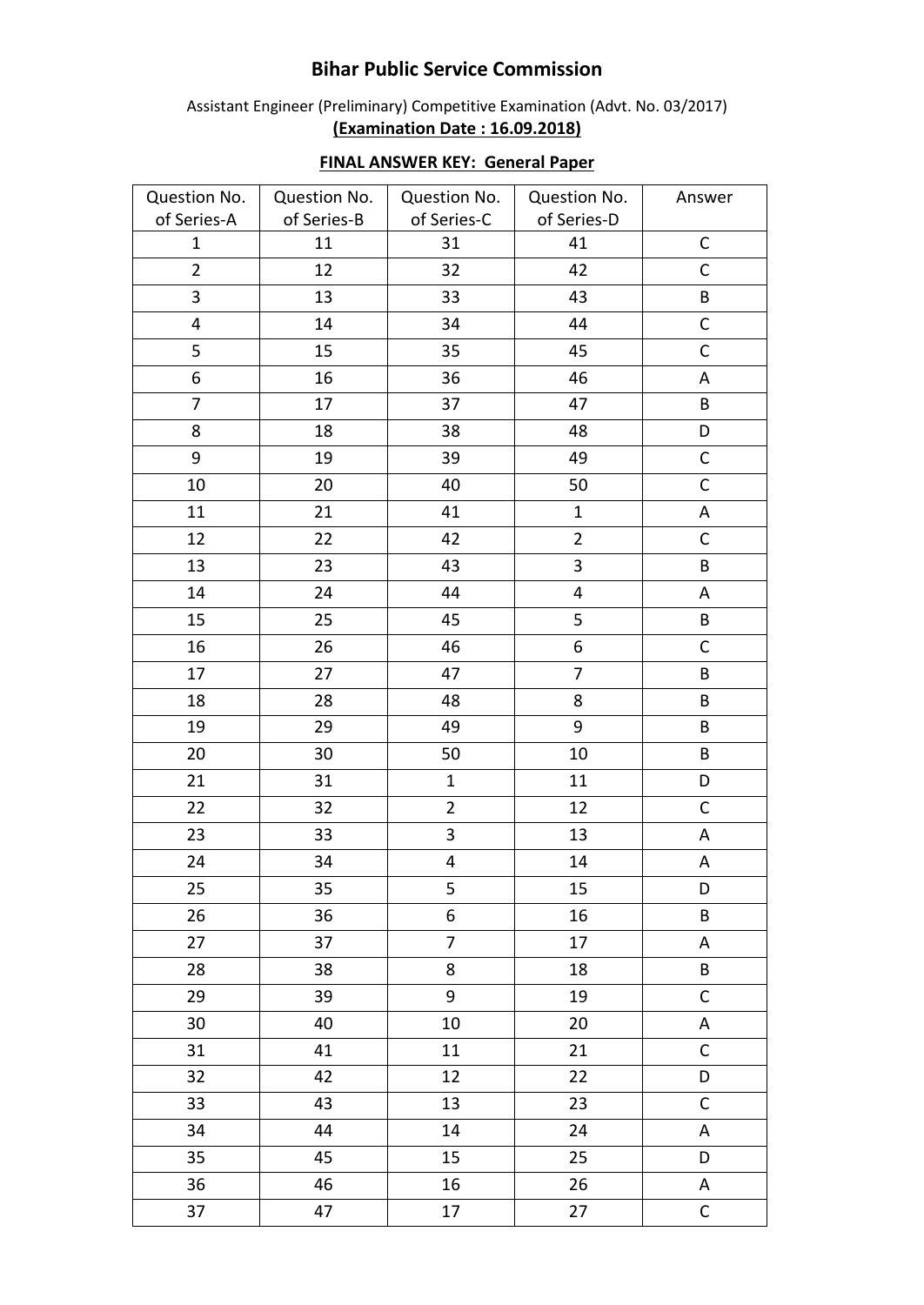| Question No. | Question No.   | Question No. | Question No. | Answer       |
|--------------|----------------|--------------|--------------|--------------|
| of Series-A  | of Series-B    | of Series-C  | of Series-D  |              |
| 38           | 48             | 18           | 28           | A            |
| 39           | 49             | 19           | 29           | B            |
| 40           | 50             | 20           | 30           | A            |
| 41           | $\mathbf{1}$   | 21           | 31           | B            |
| 42           | $\overline{2}$ | 22           | 32           | D            |
| 43           | 3              | 23           | 33           | B            |
| 44           | 4              | 24           | 34           | D            |
| 45           | 5              | 25           | 35           | B            |
| 46           | 6              | 26           | 36           | $\mathsf{C}$ |
| 47           | $\overline{7}$ | 27           | 37           | A            |
| 48           | 8              | 28           | 38           | $\mathsf C$  |
| 49           | 9              | 29           | 39           | A            |
| 50           | 10             | 30           | 40           | D            |
| 51           | 80             | 104          | 132          | A            |
| 52           | 81             | 105          | 133          | D            |
| 53           | 82             | 106          | 134          | B            |
| 54           | 83             | 107          | 135          | B            |
| 55           | 84             | 108          | 136          | B            |
| 56           | 85             | 109          | 137          | B            |
| 57           | 86             | 110          | 138          | A            |
| 58           | 87             | 111          | 139          | B            |
| 59           | 88             | 112          | 140          | D            |
| 60           | 89             | 113          | 141          | B            |
| 61           | 90             | 114          | 142          | $\mathsf A$  |
| 62           | 91             | 115          | 143          | A            |
| 63           | 92             | 116          | 144          | D            |
| 64           | 93             | 117          | 145          | D            |
| 65           | 94             | 118          | 146          | B            |
| 66           | 95             | 119          | 147          | $\mathsf C$  |
| 67           | 96             | 120          | 148          | D            |
| 68           | 97             | 121          | 149          | D            |
| 69           | 98             | 122          | 150          | A            |
| 70           | 99             | 123          | 51           | D            |
| 71           | 100            | 124          | 52           | Deleted      |
| 72           | 101            | 125          | 53           | A            |
| 73           | 102            | 126          | 54           | $\mathsf C$  |
| 74           | 103            | 127          | 55           | B            |
| 75           | 104            | 128          | 56           | $\mathsf{C}$ |
| 76           | 105            | 129          | 57           | $\mathsf C$  |
| 77           | 106            | 130          | 58           | B            |
| 78           | 107            | 131          | 59           | D            |
| 79           | 108            | 132          | 60           | B            |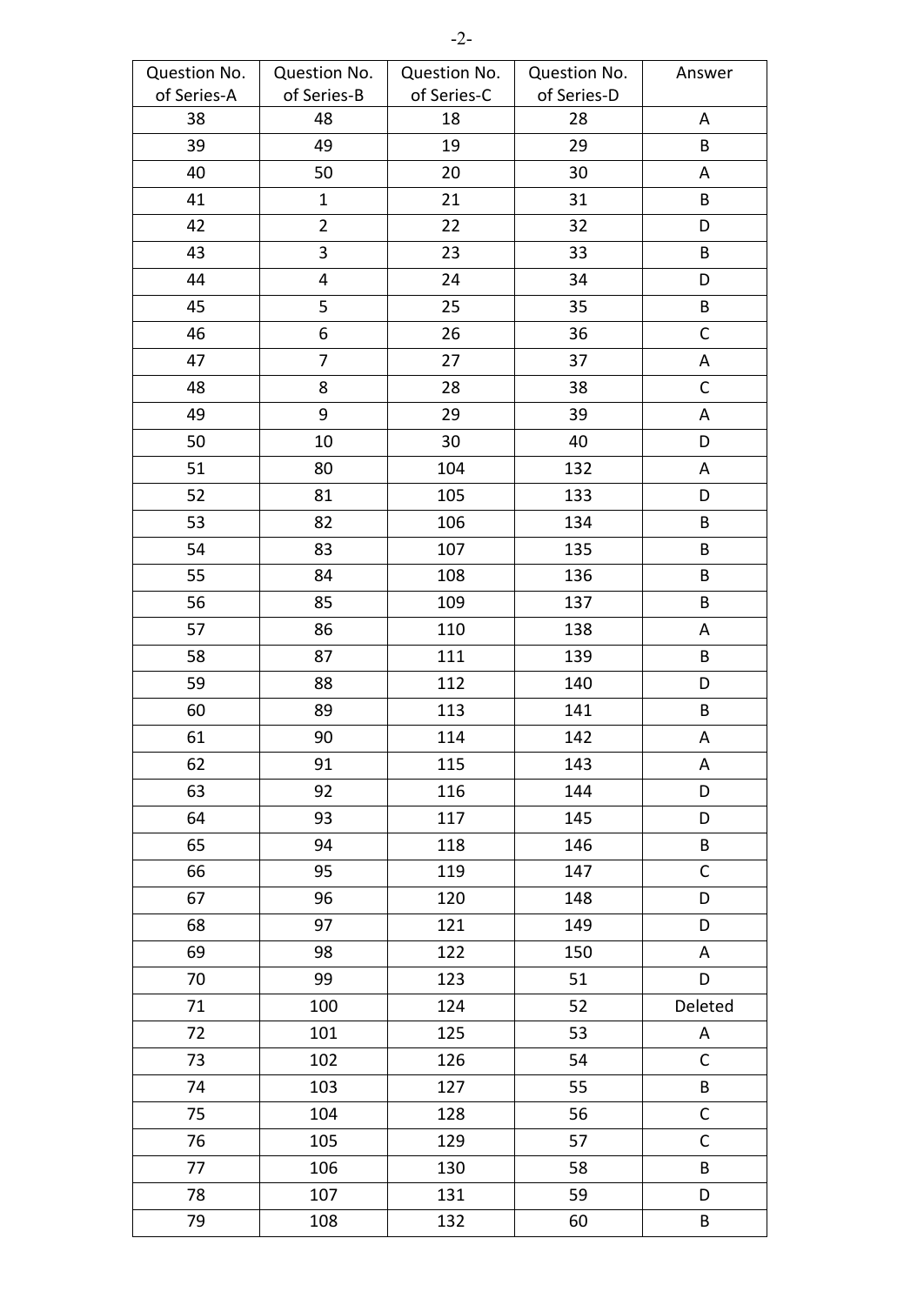| Question No. | Question No. | Question No. | Question No. | Answer       |
|--------------|--------------|--------------|--------------|--------------|
| of Series-A  | of Series-B  | of Series-C  | of Series-D  |              |
| 80           | 109          | 133          | 61           | D            |
| 81           | 110          | 134          | 62           | D            |
| 82           | 111          | 135          | 63           | A            |
| 83           | 112          | 136          | 64           | B            |
| 84           | 113          | 137          | 65           | A            |
| 85           | 114          | 138          | 66           | $\mathsf C$  |
| 86           | 115          | 139          | 67           | $\sf{B}$     |
| 87           | 116          | 140          | 68           | D            |
| 88           | 117          | 141          | 69           | $\mathsf C$  |
| 89           | 118          | 142          | 70           | D            |
| 90           | 119          | 143          | 71           | C            |
| 91           | 120          | 144          | 72           | $\mathsf C$  |
| 92           | 121          | 145          | 73           | Deleted      |
| 93           | 122          | 146          | 74           | B            |
| 94           | 123          | 147          | 75           | A            |
| 95           | 124          | 148          | 76           | B            |
| 96           | 125          | 149          | 77           | A            |
| 97           | 126          | 150          | 78           | $\mathsf{C}$ |
| 98           | 127          | 51           | 79           | B            |
| 99           | 128          | 52           | 80           | A            |
| 100          | 129          | 53           | 81           | B            |
| 101          | 130          | 54           | 82           | Deleted      |
| 102          | 131          | 55           | 83           | $\mathsf C$  |
| 103          | 132          | 56           | 84           | B            |
| 104          | 133          | 57           | 85           | B            |
| 105          | 134          | 58           | 86           | B            |
| 106          | 135          | 59           | 87           | Deleted      |
| 107          | 136          | 60           | 88           | Deleted      |
| 108          | 137          | 61           | 89           | A            |
| 109          | 138          | 62           | 90           | Deleted      |
| 110          | 139          | 63           | 91           | $\mathsf C$  |
| 111          | 140          | 64           | 92           | A            |
| 112          | 141          | 65           | 93           | A            |
| 113          | 142          | 66           | 94           | A            |
| 114          | 143          | 67           | 95           | A            |
| 115          | 144          | 68           | 96           | $\mathsf C$  |
| 116          | 145          | 69           | 97           | B            |
| 117          | 146          | 70           | 98           | $\mathsf{C}$ |
| 118          | 147          | 71           | 99           | A            |
| 119          | 148          | 72           | 100          | $\mathsf{C}$ |
| 120          | 149          | 73           | 101          | Α            |
| 121          | 150          | 74           | 102          | C            |